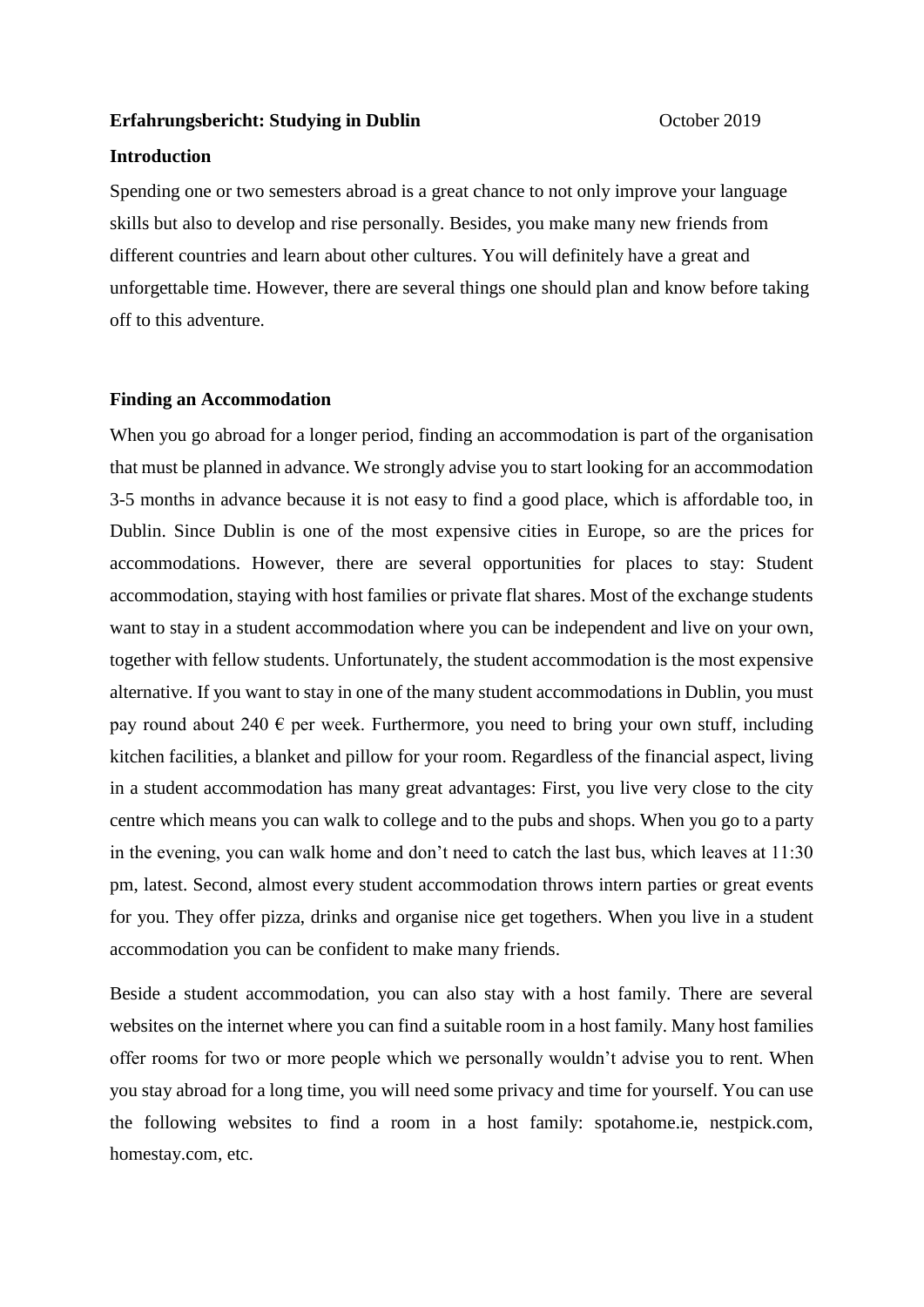We lived in a host family, too. Staying with a host family is a great experience since you live together with locals and can experience the Irish people and culture. However, most of the host families do not live in the city centre, which means you need to go by bus which can take time. Nonetheless, staying with a host family is the most affordable possibility for an accommodation. If you are not sure about the accommodation, the websites (as spotahome) will answer all your questions. To us, it was particularly important to use the kitchen or to have an own latch key. Yes, this is something which should be taken for granted when you stay in an accommodation for such a long time. Unfortunately, some families deny their exchange students those things. Make sure in advance that you can make yourself at home. The most important thing is to feel comfortable because this will be your home for a few months. So, ask as many questions as you want. The coordinators of the websites will pleasantly answer them.

## **College**

When we first arrived at the DIT, there was an induction week for all the Erasmus students who were going to study at the DIT for the next semester. In this first week, we were invited to take part in different activities, such as campus tours, introductions into different sport events or a city tour. We would really recommend you to attend this first week as it is really helpful to find your way around and also to get to know the people you will be studying with.

When college started, we received some help with arranging our timetables. However, although we were taught how to use the timetable system, it was still pretty difficult to arrange a timetable because the DIT is a technological university and hence does not offer that many opportunities for students who study English. What made arranging the timetable even more challenging was the fact that most of the English classes took place at the same time, so we had some clashes in the timetable. But in the end, we all managed to attend enough classes to get our credits.

Most of us ended up taking mainly literature classes but also some classes in the field of communication, TEFL or grammar. While in some classes, such as the communication classes, there was a good mixture of Irish and international students, the literature classes were pretty small (sometimes only around six people) and consisted almost only of Erasmus students. This took us a while to get used to and was also a little disappointing because it was hard to get into touch with Irish students.